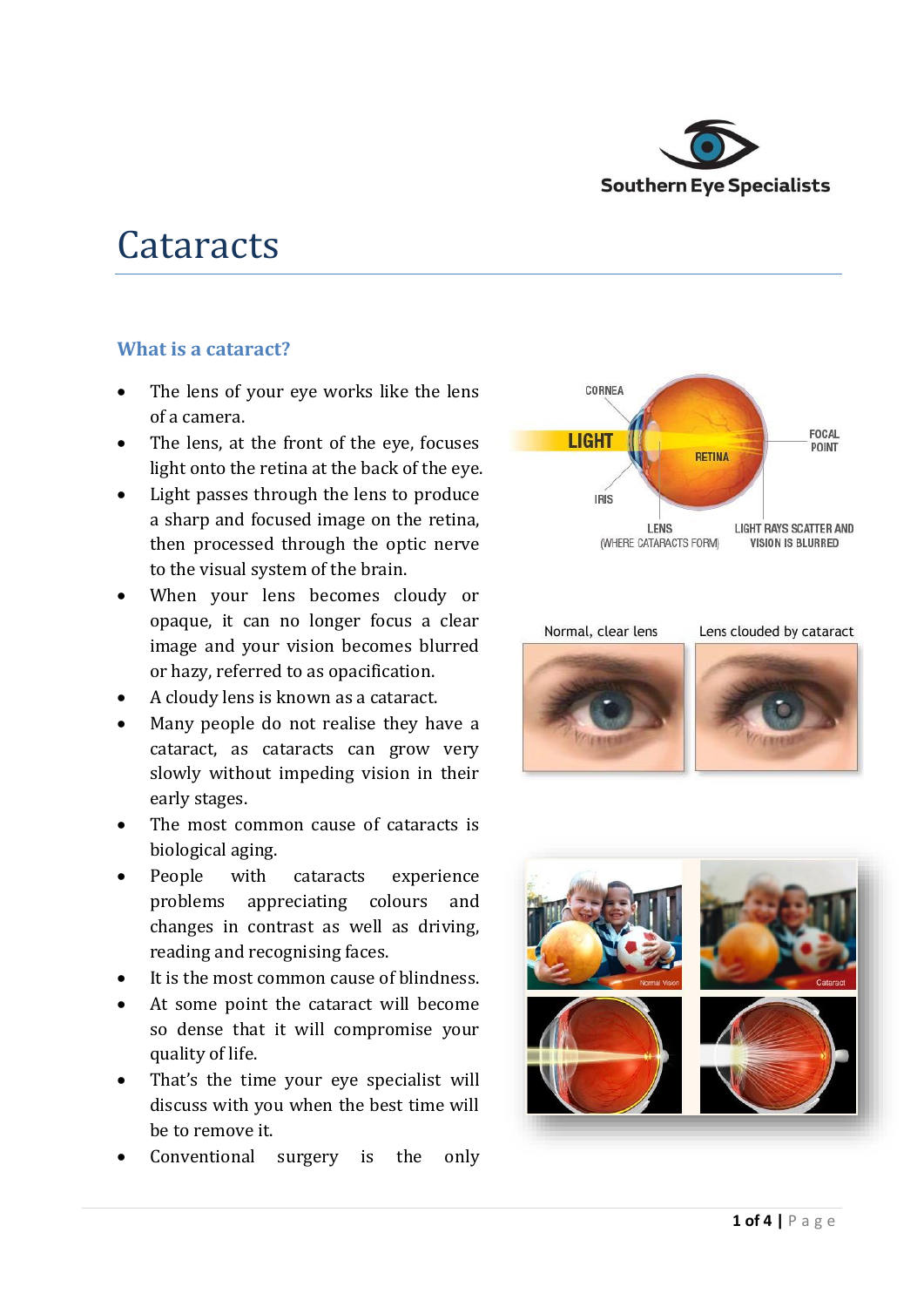treatment for a cataract as it will not go away by itself.

## **Misconceptions**

- There are many misconceptions about cataracts. Here are some of them. Cataracts are NOT:
	- a film on the outside of the eye
	- a film that grows across the eye
	- a 'growth'
	- caused by over-using or straining your eyes
	- made worse by using your eyes
	- able to be reduced with eye drops, pills or diet
	- something that has to be 'ripe' before being treated

## **The four types of cataract**

### **1. Congenital**

 It is not common but some babies are born with cataracts or children develop them in the early years of their lives.

## **2. Traumatic**

 Cataracts may result from an injury to the eye, especially blunt injuries which cause the lens fibres to thicken, swell and whitening thus preventing light from getting through to the retina.

#### **3. Secondary**

 Some medications, most commonly steroids, and diseases, such as diabetes or iritis (inflammation of the eyes) may cause cataracts.

## **4. Age-related**

- This is the most common form of cataract.
- Lens proteins degrade over time and can be accelerated by diseases such as diabetes or hypertension.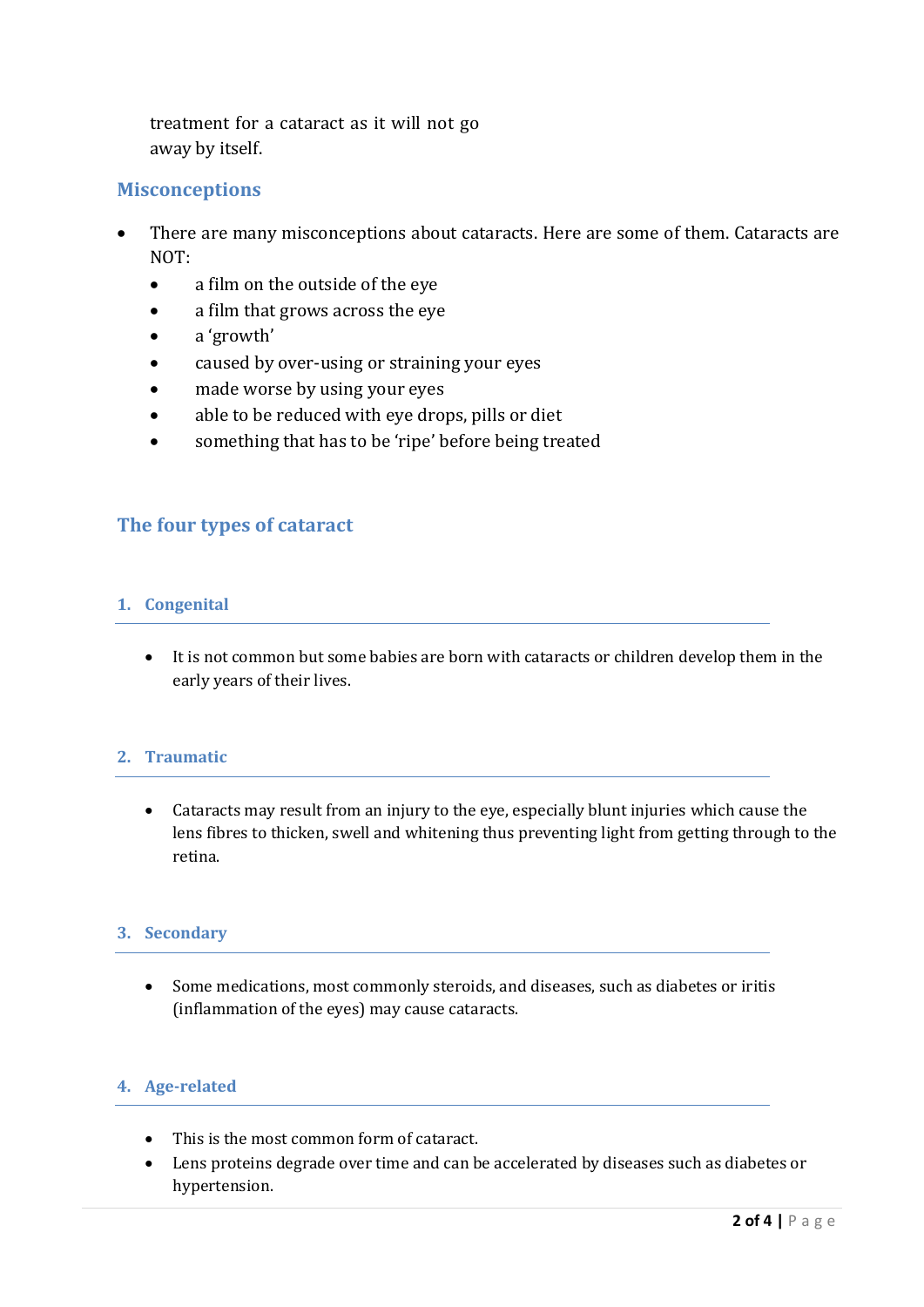There are three sub-classifications of age-related cataracts:

#### *Nuclear sclerotic cataracts*

- Nuclear sclerosis is a uniform hardening of the centre of the lens.
- It is often associated with increasing short-sightedness.
- If you once needed reading glasses, and now don't need them to see up close, you most likely have a nuclear cataract developing.

#### *Cortical cataracts*

 A cortical cataract is a more peripheral opacity that usually develops very slowly, often causing more glare than reduced vision in the early stages.

#### *Posterior subcapsular cataracts*

- A posterior sub-capsular cataract is associated with glare and a marked deterioration of vision in bright environments.
- For example, often your vision is better when reading an eye chart inside our rooms than it is when you go back outside afterwards on a sunny day.

## **Cataract surgery**

- Cataract surgery involves removing the eye's natural lens and replacing it with a synthetic lens to restore the lens's transparency.
- An artificial intra-ocular lens (IOL) implant is inserted under local anaesthetic.
- The procedure is carried out by one of our ophthalmologists at a hospital.

#### *The benefits of cataract surgery*

- Improved clarity of vision.
- More independence, for example many patients regain improved eyesight to the point that they can regain their driver's license.
- Restored colour vision.
- Improved quality of life, for example less likelihood of falls.
- More confidence to drive at night.
- Reduced need for glasses other than for things like reading.